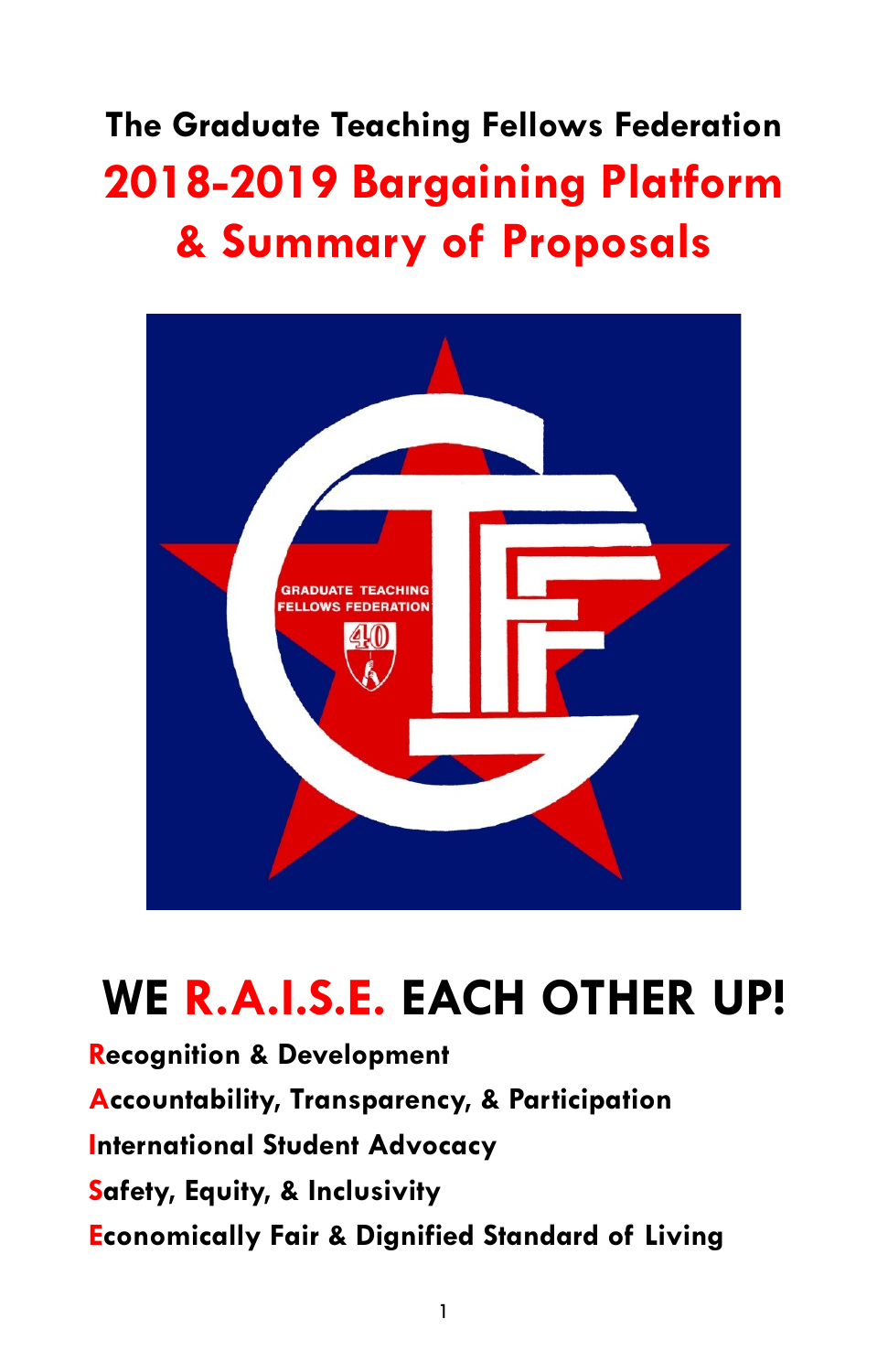# WE R.A.I.S.E. EACH OTHER UP!

## Recognition & Development

We insist UO take into account the many roles of Graduate Employees on campus & provide ample support for those roles, both individually & in general. We expect UO to treat GEs – the group that teaches the most classes & produces the most research on campus – as professionals & to support our service to UO. We demand recognition of the critical roles GEs play at this university & for the administration to invest in our development as researchers, teachers, & professionals.

### Accountability, Transparency, & Participation

We demand UO act transparently to assure accountability on decisions that affect the GE population, undergraduates, & faculty. GE hiring decisions should be made in tandem with graduate workers, our students should not fear immigration enforcement in our classrooms, & UO must make tangible movement towards a more inclusive, diverse, & equitable campus.

### International Student Advocacy

We demand UO recognize the needs of international employees & students. International graduate workers are in an increasingly precarious position with their visa status under constant threat from heinous immigration policies. UO must ensure that international GEs are treated with the same dignity & respect as domestic GEs while removing economic & administrative barriers to their flourishing.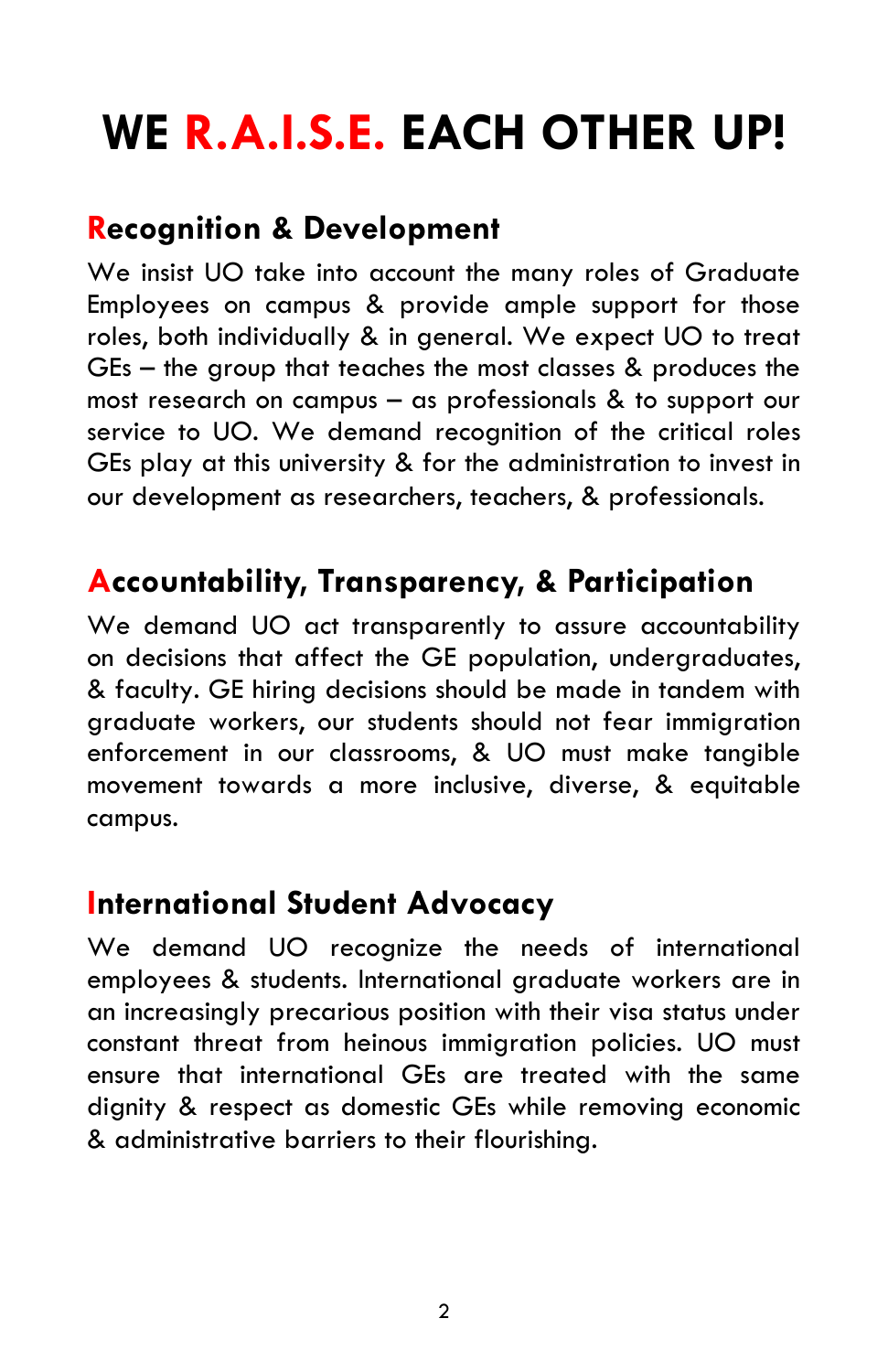## Safety, Equity, & Inclusivity

We stand for the fair treatment of all GEs regardless of their identity or status. We demand that disparities not exist between GEs on the basis of ethnicity, race, gender, gender identity, sexual orientation, disability status, etc. Where disparities do exist, we demand UO take actionable, concrete steps to rectify those inequities. In particular, we intend to dramatically improve the lives of parents, GEs of color, GEs with disabilities, & those of non-normative sexual & gender identities by providing more services & preventing discrimination throughout UO.

# Economically Fair & Dignified Standard of Living

We demand UO support the well-being of its GEs by finally committing to a real living wage & support for affordable housing. The vast majority of GE salaries remain well under UO's own cost of living calculations. Housing prices continue to skyrocket year-to-year throughout Eugene, leaving many GEs without safe & affordable housing. Combined, these two pincers leave many GEs with constant economic anxiety & in tremendous debt. We will not rest until UO treats its teachers & researchers with the dignity they deserve through adequate financial compensation.

For more information about GTFF & its bargaining efforts, visit the webpage below:



http://gtff3544.net/2018-2019-bargaining/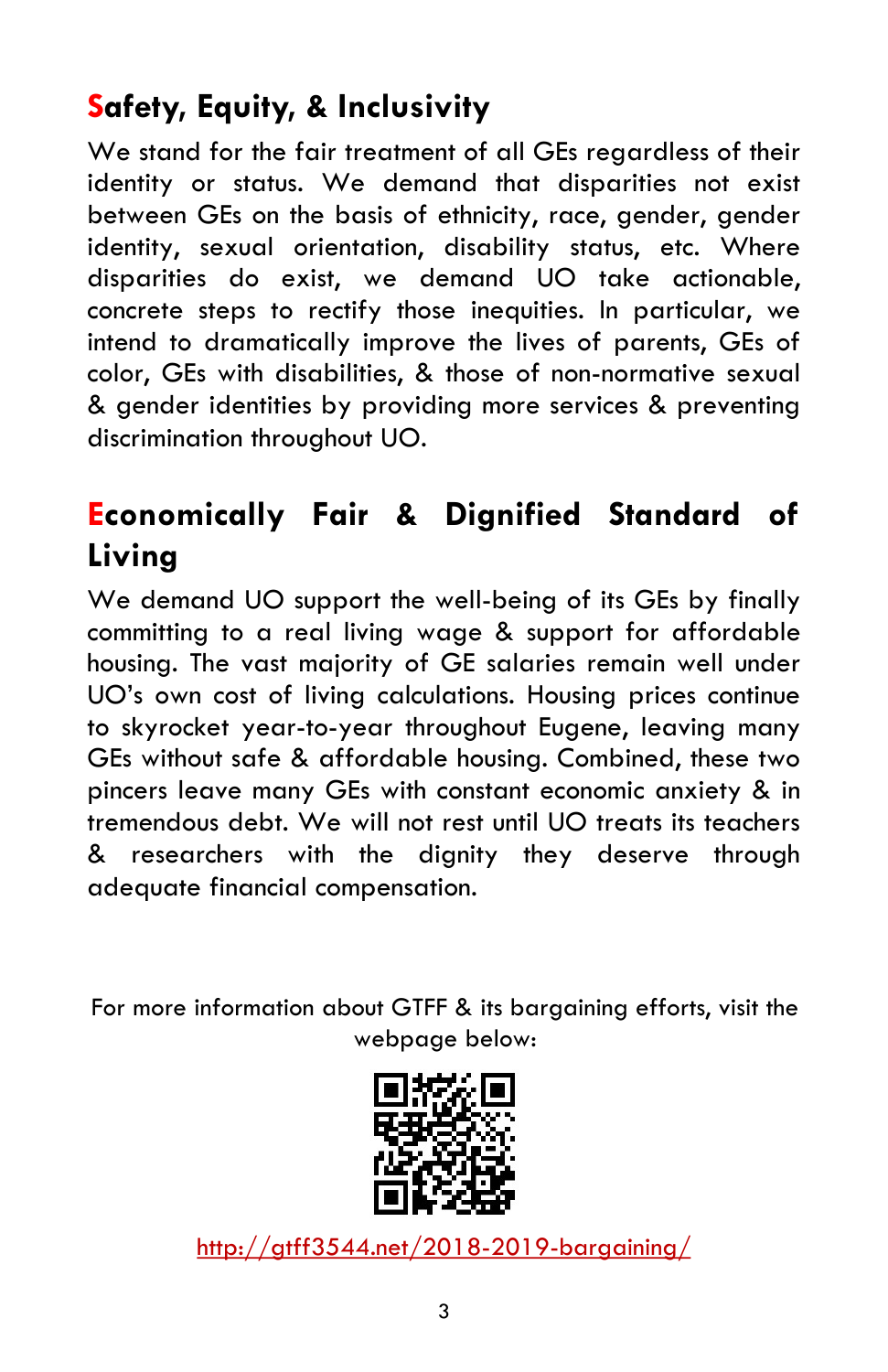# GTFF's Bargaining Committee have proposed the following changes to the Collective Bargaining Agreement:

The red letters on the left side of each page indicate the part(s) of the platform under which each proposal falls.

- Expand time for GTFF presentation to all incoming GEs at Graduate School Orientation (Article 3)
- Update the process of updating membership records & dues deductions in compliance with current labor law (Article 4)

R

R

R

S

A

A

S

- Require UO to charge GTFF for use of facilities at fee rates equal to those of employee organizations & student groups (Article 5)
- Expand protections against discrimination, define discrimination, & require UO to take concrete steps in response to discrimination (Article 8)
- Lengthen the span of time between apprising GEs of course assignment availability & the start of classes, as well as the span of time between apprising GEs of their course assignments & the start of classes (this time is longer for international GEs & GEs with disabilities) (Article 9)
- Require that GEs be consulted when revising GDRS & require that departments take larger responsibility for educating GEs about GDRS (Article 9)
- Update work environment conditions, including the following: required software for work to be provided by UO, windows to have working locks, appropriate space to be provided for private meetings with students (in addition to current office space levels), provisions for GEs with disabilities to be included, protections for GEs from inappropriate behavior to be put in place, & every building to have a permanent lactation space (Article 10)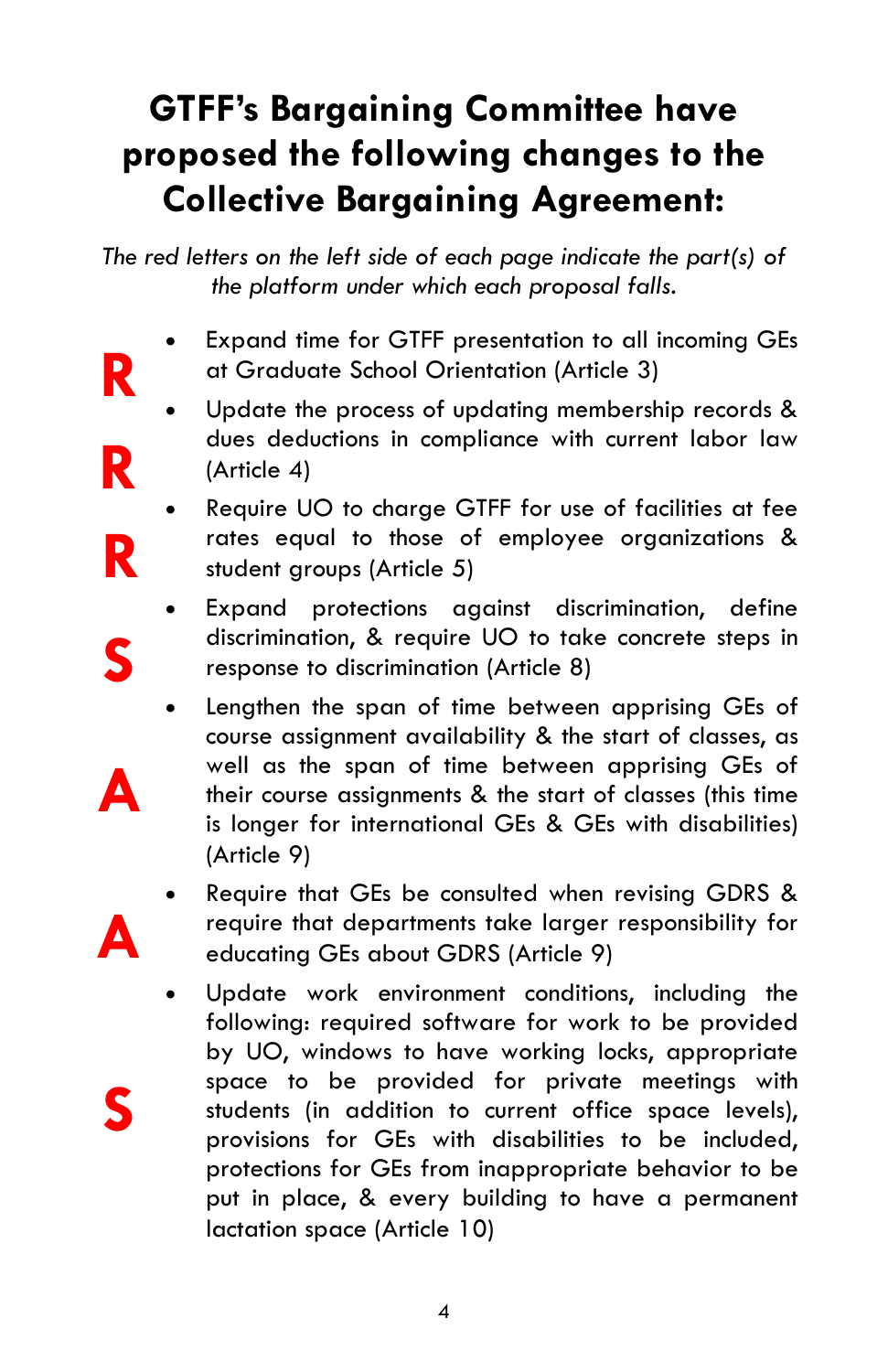- Remove UO Recreation Center fees over the Summer for GEs with appointments in the adjacent Spring & Fall terms & compensate GEs not on the Eugene campus for the equivalent amount of the cost of membership to the UO Recreation Center per term (Article 10)
- Include a protection for GEs whose work & education are highly linked by requiring that GE work performance not be considered relevant in determinations of progress toward the GE's degree (Article 16)
- Require that departments which hire GEs will include at least 1 GE on the committee that decides GE appointments; prioritize year-to-year appointments over term-to-term appointments; & avoid splitting appointments between different courses, labs, or other assignments (Article 17)

A

E

E

E

E

E

S

R

A

S

- Expand GE privileges over the Summer term for those who have had at least 1 GE assignment in the preceding academic year: remove Summer fees for those enrolled in degree-required courses; extend access to UO Recreation Center, Health Center, & Counseling Center; provide a Summer stipend; keep university-related childcare center tuition costs at the same rates in Summer as in the other terms (Article 19)
- Spell out the average maximum number of hours of work each week for each FTE level (Article 22)
- Raise pay by 9.5% to attain living wage levels by the end of this contract's life, & include an option for GEs to be paid twice per month (Article 22)
- Remove GE responsibility for per-term incidental fees (Article 23)
- Extend the tuition waiver & access to career development services to family members of GEs (Article 23)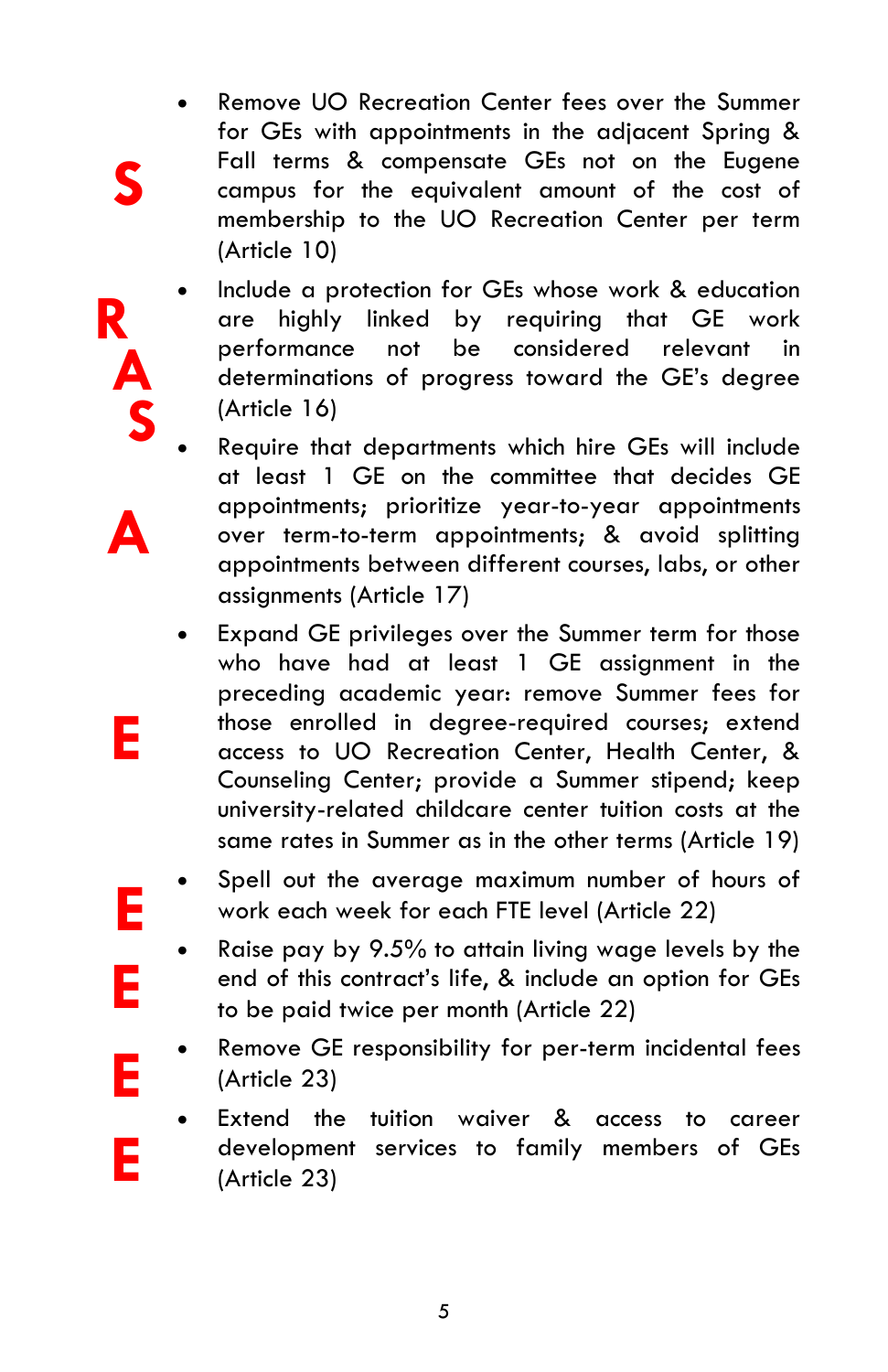- Require UO to cover 100% of GE health insurance premium costs (currently 95% for those with GE appointments year-round & 80% for those without an appointment over Summer) & to contribute \$110,000 (currently \$94,000) to the GTFF Health & Welfare Trust (Article 24)
- Exempt GEs with 9-month appointments from fees associated with the UO Health Center over Summer (Article 24)
	- Require UO to fund a number of GE positions to serve underrepresented populations, including Family Issues (current position), LGBTQIA+ Support, Mental Health Support, International Support, Survivors Support & Non-Discrimination, & Disability Access (Article 25)
- Expand language to include exposure to inappropriate behavior as a legitimate reason for absence from work & for using sick leave (Article 29)
- Extend family & medical leave for issues related to partners & make family & medical leave paid (including parental leave) (Article 29)
- · Increase the amount GEs may access from the Graduate Student Assistance Fund from \$575 to \$1,000 (Article 30)
- Extend "qualifying events" for accessing the Graduate Student Assistance Fund to partner-related issues (Article 30)
- Define the terms "Advisor," "Supervisor," & "Safe" as they pertain to the Collective Bargaining Agreement (Article 39)

S

A

S

S

E

E

S

S

E

E

- Require UO to provide additional contact information about GEs, namely UO & personal email addresses & office numbers (Appendix A)
- Expand protections to & interventions for GEs regarding threats to their well-being (Appendix D)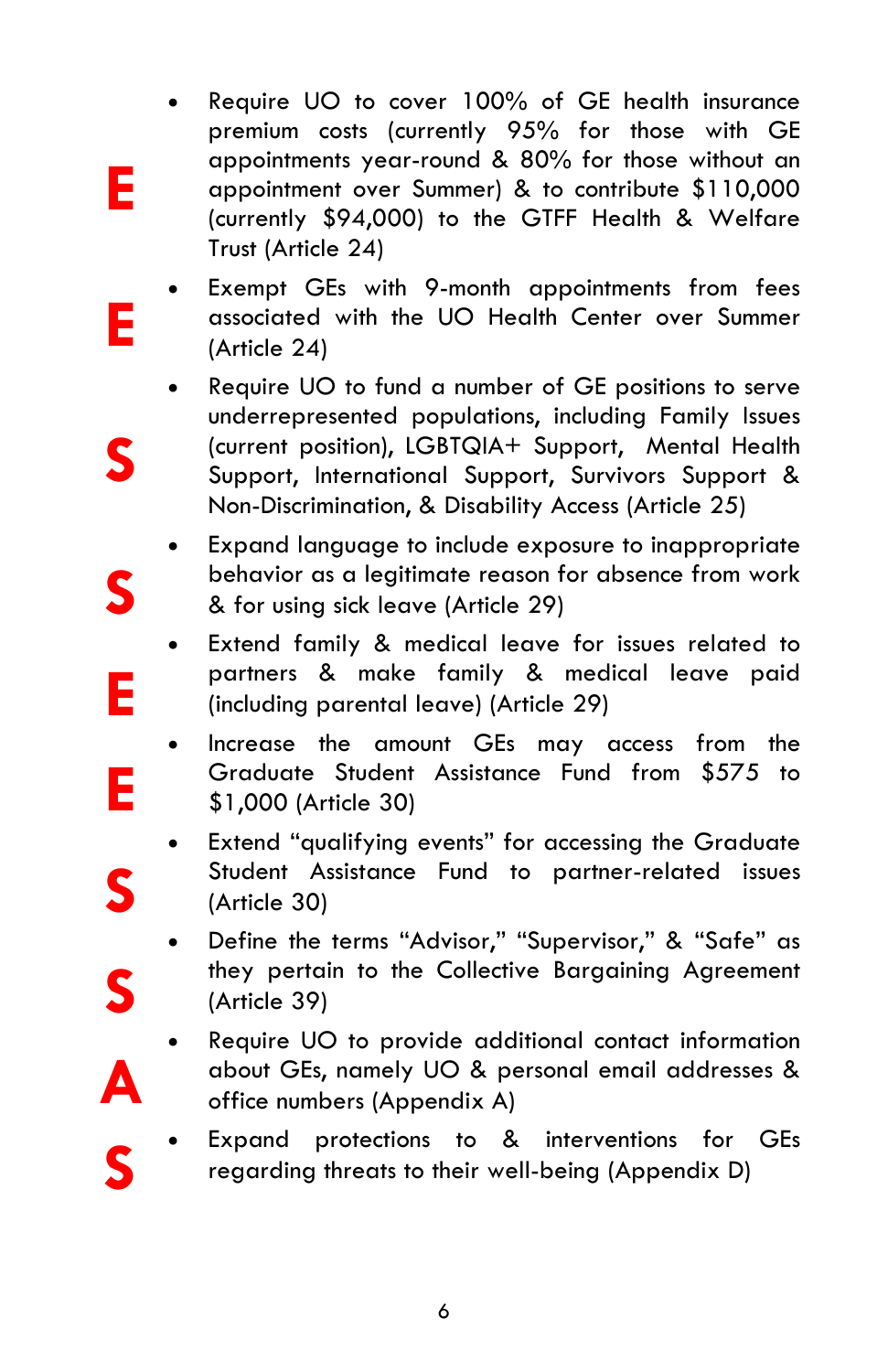Introduce provisions by UO for housing, including establishing a Housing Committee, establishing 2 GE positions to support the Housing Committee, setting aside 20% of university housing as "pet-friendly," & allowing GEs to defer their 1st rent payment until their 1st full month's paycheck arrives (X1)

S

E

E

R

A

I

I

R

I

- Introduce childcare protections, including limits on fee amounts & subsidies for non-UO childcare when waitlisted for UO childcare (X2)
- Introduce protections against workplace bullying (X3)
	- Expand training & professional development provisions, including a training advisory committee, mandatory 4 hours of compensated employment training by UO, encouraged 6 hours of compensated training (e.g., through TEP), & a requirement that GEs be represented on committees developing curricula  $(X4)$
- Introduce protections against Immigrations & Customs Enforcement & reporting by university personnel of GEs' immigration status, unless otherwise required by state or federal law (X5)
- Require UO to uphold its commitment to DACA recipients & to provide notice of any inspections of I-9 forms by an immigration agency within 72 hours (X5)
- Introduce travel reimbursement for International GEs. including for visa application/renewal fees, transportation to the US upon acceptance to a program, & the round-trip cost for visiting home over the Summer (X6)
	- Introduce release time for the purposes of conducting union business (X7)

### No changes have been proposed to the following elements of the Collective Bargaining Agreement:

Articles 1, 2, 6, 7, 11, 12, 13, 14, 15, 16, 18, 20, 21, 26, 27, 28, 31, 32, 33, 34, 35, 36, 37, 38, & 40; Appendices B, C, F, & G